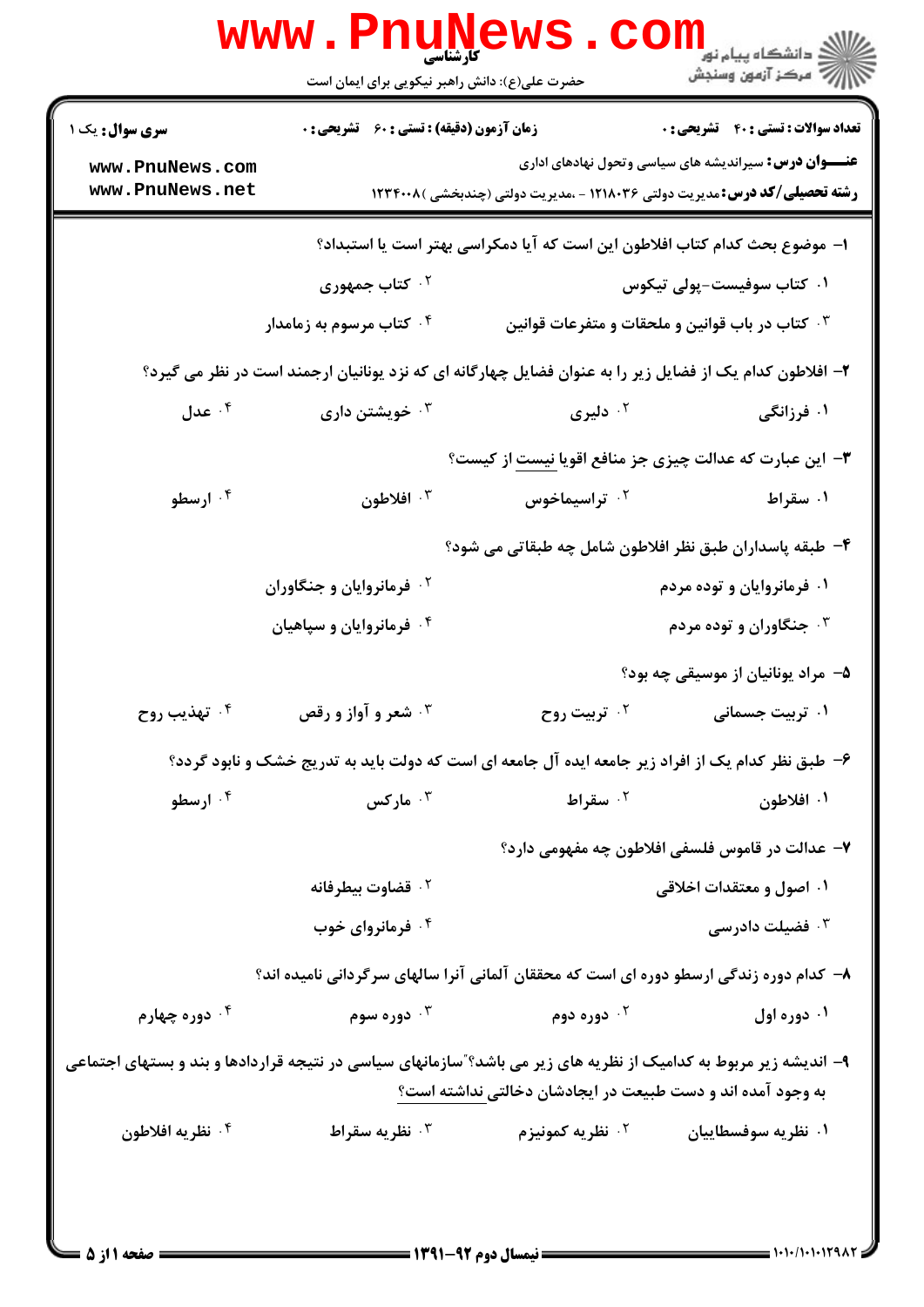|                                                                                                                  | <b>www.Pnunews</b><br>حضرت علی(ع): دانش راهبر نیکویی برای ایمان است                                      |                                                                                   | ڪ دانشڪاه پيام نور ■<br> 7- مرکز آزمون وسنجش                                                               |
|------------------------------------------------------------------------------------------------------------------|----------------------------------------------------------------------------------------------------------|-----------------------------------------------------------------------------------|------------------------------------------------------------------------------------------------------------|
| <b>سری سوال : ۱ یک</b><br>www.PnuNews.com<br>www.PnuNews.net                                                     | <b>زمان آزمون (دقیقه) : تستی : 60 ٪ تشریحی : 0</b>                                                       | <b>رشته تحصیلی/کد درس:</b> مدیریت دولتی ۱۲۱۸۰۳۶ - ،مدیریت دولتی (چندبخشی )۱۲۳۴۰۰۸ | <b>تعداد سوالات : تستی : 40 قشریحی : 0</b><br><b>عنـــوان درس:</b> سیراندیشه های سیاسی وتحول نهادهای اداری |
| ∙ا− بنابر اندیشه کدام فیلسوف وظیفه دولت محدود به همین است که از حقوق اعضای خود هر آنگاه که مورد تجاوز قرار گیرند |                                                                                                          |                                                                                   | دفاع كند؟                                                                                                  |
| $y \cdot f$                                                                                                      | ۰۳ سقراط                                                                                                 | ۰۲ افلاطون                                                                        | ۰۱ ارسطو                                                                                                   |
|                                                                                                                  | 11– از نظر كدام فيلسوف مهمترين وظيفه دولت اصلاح عيوب اخلاقي شهروندان و تلقين فضايل نفساني به آنهاست؟     |                                                                                   |                                                                                                            |
| $y \cdot f$                                                                                                      | ۰۳ ارسطو                                                                                                 | ۰ <sup>۲</sup> سقراط                                                              | ۰۱ افلاطون                                                                                                 |
|                                                                                                                  | ۱۲– ارسطو کدام طبقه از طبقات مورد نظر افلاطون در طبقه بندی جامعه را یکسره طرد می کند؟                    |                                                                                   |                                                                                                            |
| ۰۴ پاسداران                                                                                                      | ۰۳ جنگاوران                                                                                              | ۰ <sup>۲</sup> فرمانروایان                                                        | ۰۱ پیشه وران                                                                                               |
|                                                                                                                  |                                                                                                          | ۱۳- شکل منحرف حکومت آریستو کراسی را چه می نامند؟                                  |                                                                                                            |
| ۰۴ جمهوری                                                                                                        | ۰ <sup>۳</sup> دمکراسی                                                                                   | ۰ <sup>۲</sup> الیگارشی                                                           | ۰۱ تورانی                                                                                                  |
|                                                                                                                  | ۱۴– کدام یک از عوامل زیر در دسته بندی ارسطو در زمینه زندگی فعال آدمی قرار <u>ن</u> می گیرد؟              |                                                                                   |                                                                                                            |
| ۰۴ آسودگی                                                                                                        | ۰۳ فراغت                                                                                                 | ۰ <sup>۲</sup> سرگرمی                                                             | ۰۱ کار                                                                                                     |
|                                                                                                                  | ۱۵– حکومتی که خیر و صلاح همگان را دارد و به دست اکثریت اداره می شود چه نامیده می شود؟                    |                                                                                   |                                                                                                            |
| ۰۴ تورانی                                                                                                        |                                                                                                          | <sup>۲.</sup> آریستوکراسی سیسته ۲۰ پادشاهی                                        | ۰۱ جمهوری                                                                                                  |
|                                                                                                                  |                                                                                                          | ۱۶– اپیکوریانها کدام حکومت را بر سایر حکومت ها برتر می شمردند؟                    |                                                                                                            |
| ۰ <sup>۴</sup> حکومت الیگارشی                                                                                    | ۰ <sup>۳</sup> حکومت دموکراسی                                                                            | ۰ <sup>۲</sup> حکومت جمهوری                                                       | ۰۱ حکومت سلطنتی                                                                                            |
|                                                                                                                  | ۱۷– به عقیده بعضی ازمفسرین فلسفی معاصر ،فلسفه شکاکین را می توان نمونه قدیمی و خاصی از حکومت کدام طبقه بر |                                                                                   | شمرد؟                                                                                                      |
| ۰ <sup>۴</sup> طبقه نخبگان                                                                                       | طبقه فقرا $\cdot$ $^{\circ}$                                                                             | ۰ <sup>۲</sup> طبقه جنگاوران                                                      | ۰۱ طبقه اشراف                                                                                              |
|                                                                                                                  |                                                                                                          | ۱۸– چند سال پس از تاسیس مدرسه ارسطو دو مکتب اپیکور و رواقی به وجود آمد؟           |                                                                                                            |
| ۰۴ پنجاه سال                                                                                                     | ب چهل سال $\cdot$                                                                                        | <sup>۲.</sup> سی سال                                                              | ۰۱ بیست سال                                                                                                |
|                                                                                                                  |                                                                                                          | ۱۹- آثار معروف جمهور و قوانین با اندیشه های سیاسی سروکار دارد از کیست؟            |                                                                                                            |
| ۰۴ سیسرون                                                                                                        | ۰۳ سنگا                                                                                                  | ۰۲ شکاکین                                                                         | ۰۱ اپیکور                                                                                                  |
|                                                                                                                  |                                                                                                          |                                                                                   |                                                                                                            |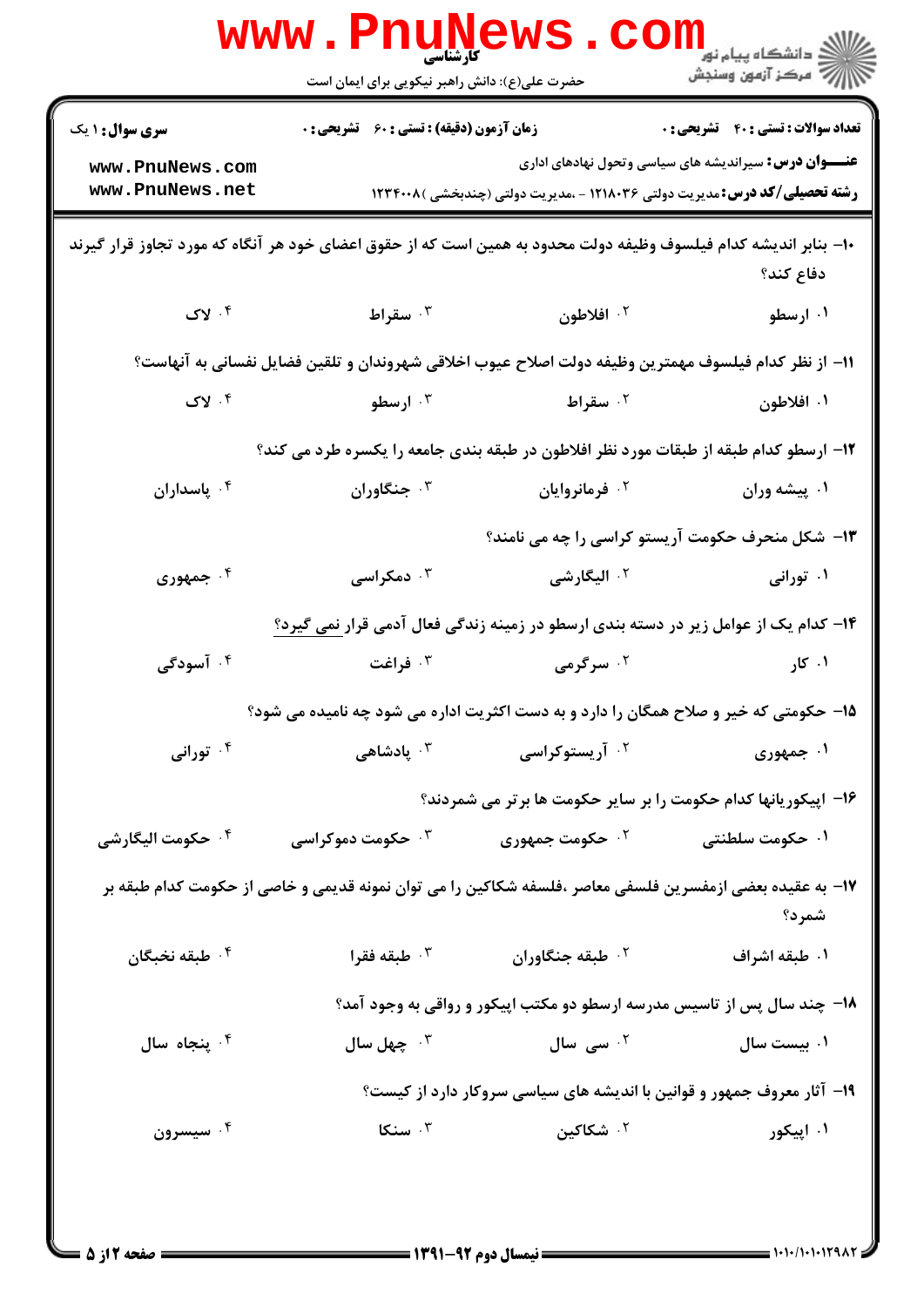|                                           | <b>WWW.Pnunews</b><br>حضرت علی(ع): دانش راهبر نیکویی برای ایمان است                                            |                                                                                     | ر دانشگاه پیام نور ■<br>ارا دانشگاه پیام نور          |
|-------------------------------------------|----------------------------------------------------------------------------------------------------------------|-------------------------------------------------------------------------------------|-------------------------------------------------------|
| <b>سری سوال : ۱ یک</b><br>www.PnuNews.com | <b>زمان آزمون (دقیقه) : تستی : 60 ٪ تشریحی : 0</b>                                                             | <b>عنـــوان درس:</b> سیراندیشه های سیاسی وتحول نهادهای اداری                        | <b>تعداد سوالات : تستي : 40 - تشريحي : 0</b>          |
| www.PnuNews.net                           |                                                                                                                | <b>رشته تحصیلی/کد درس:</b> مدیریت دولتی ۱۲۱۸۰۳۶ - ،مدیریت دولتی (چندبخشی )۱۲۳۴۰۰۸   |                                                       |
|                                           | +۲- در اندیشه سیاسی کدام یک از اشخاص زیر نظریه قانون طبیعت با نظریه مساوات طبیعی افراد بشر توام شده است؟       |                                                                                     |                                                       |
| ۰۴ سیسرون                                 | ۰۳ اپیکور                                                                                                      | ۰۲ زنون                                                                             | ۰۱ سنکا                                               |
|                                           | <b>ا۲− این گفته که همگان باید به فرمان شهریاران گردن نهند زیرا هیچ قدرتی نیست که از خدا آغاز نشود از کیست؟</b> |                                                                                     |                                                       |
| ۰۴ سیسرون                                 | زنون $\cdot^{\mathsf{r}}$                                                                                      | <sup>۲.</sup> اپیکور                                                                | ۰۱ پولس قديس                                          |
|                                           |                                                                                                                |                                                                                     | <b>۲۲</b> - کتاب های فلسفی مروت و مراحم از کیست؟      |
| زنون $\cdot$ ۴                            | سيسرون $\cdot^{\mathsf{v}}$                                                                                    | ۰ <sup>۲</sup> اپیکور                                                               | ۰۱ سنکا                                               |
|                                           | ۲۳– این عقیده که ارضا شخصی به وسیله فراموش کردن منافع عمومی حاصل می شود مربوط به کدام مکتب فلسفی است؟          |                                                                                     |                                                       |
| ۰۴ کلبیون                                 | ۰ <sup>۳</sup> شکاکین                                                                                          | <sup>۲.</sup> اپیکوریان ها                                                          | ۰۱ رواقیون                                            |
|                                           |                                                                                                                | ۲۴– کدام یک از افراد زیر را بنیان گذار اصل جنگ دادگرانه در حقوق بین الملل می دانند؟ |                                                       |
| زنون $\cdot^{\mathsf{F}}$                 | ۰ <sup>۳</sup> آگوستین                                                                                         | ۰ <sup>۲</sup> ماکیاول                                                              | ۰۱ آکویناس                                            |
|                                           | ۲۵- کدام یک از فلاسفه بزرگ اندیشه ای که ارایه کرد به صورت تز نبود بلکه در شکل سنتز بود ؟                       |                                                                                     |                                                       |
| ۰۴ آکویناس                                |                                                                                                                | ۰ <sup>۲ آ</sup> گوستین مسل <sup>۳ آگ</sup> ماکیاول <sup>۲</sup> ۰                  | ۰۱ اپیکور                                             |
|                                           |                                                                                                                | ۲۶- طبق نوشته ی اکویناس عقل موجود درذهن خدا تعریف کدام قانون می باشد؟               |                                                       |
| ۰۴ قانون الهي                             | قانون بشرى $\cdot^{\mathsf{r}}$                                                                                | ۰ <sup>۲</sup> قانون طبیعی                                                          | ۰۱ قانون ازلی                                         |
|                                           |                                                                                                                |                                                                                     | ۲۷- شش کتاب در جمهوری از مهمترین آثار کیست؟           |
| ۰۴ جان لاک                                | توماس هابز $\cdot$                                                                                             | زان بدن $^\gamma$                                                                   | ۰۱ توماس مور                                          |
|                                           |                                                                                                                |                                                                                     | <b>۲۸</b> - نویسنده ی کتاب معروف اوتوپی کیست؟         |
| ۰ <sup>۴</sup> جان لاک                    | توماس هابز $\cdot$ "                                                                                           | زان بدن $^\circ$                                                                    | ۰۱ توماس مور                                          |
|                                           |                                                                                                                |                                                                                     | <b>۲۹</b> - ژان بدن کدام نظم در خانواده را رد می کند؟ |
|                                           | ۰ <sup>۲</sup> نظم پدر بر فرزندان                                                                              |                                                                                     | ۰۱ نظم شوهر بر زن                                     |
|                                           | ۰۴ نظم ارباب بر بندگان                                                                                         |                                                                                     | ۰۳ نظم مخدوم بر خادمان                                |
|                                           |                                                                                                                |                                                                                     |                                                       |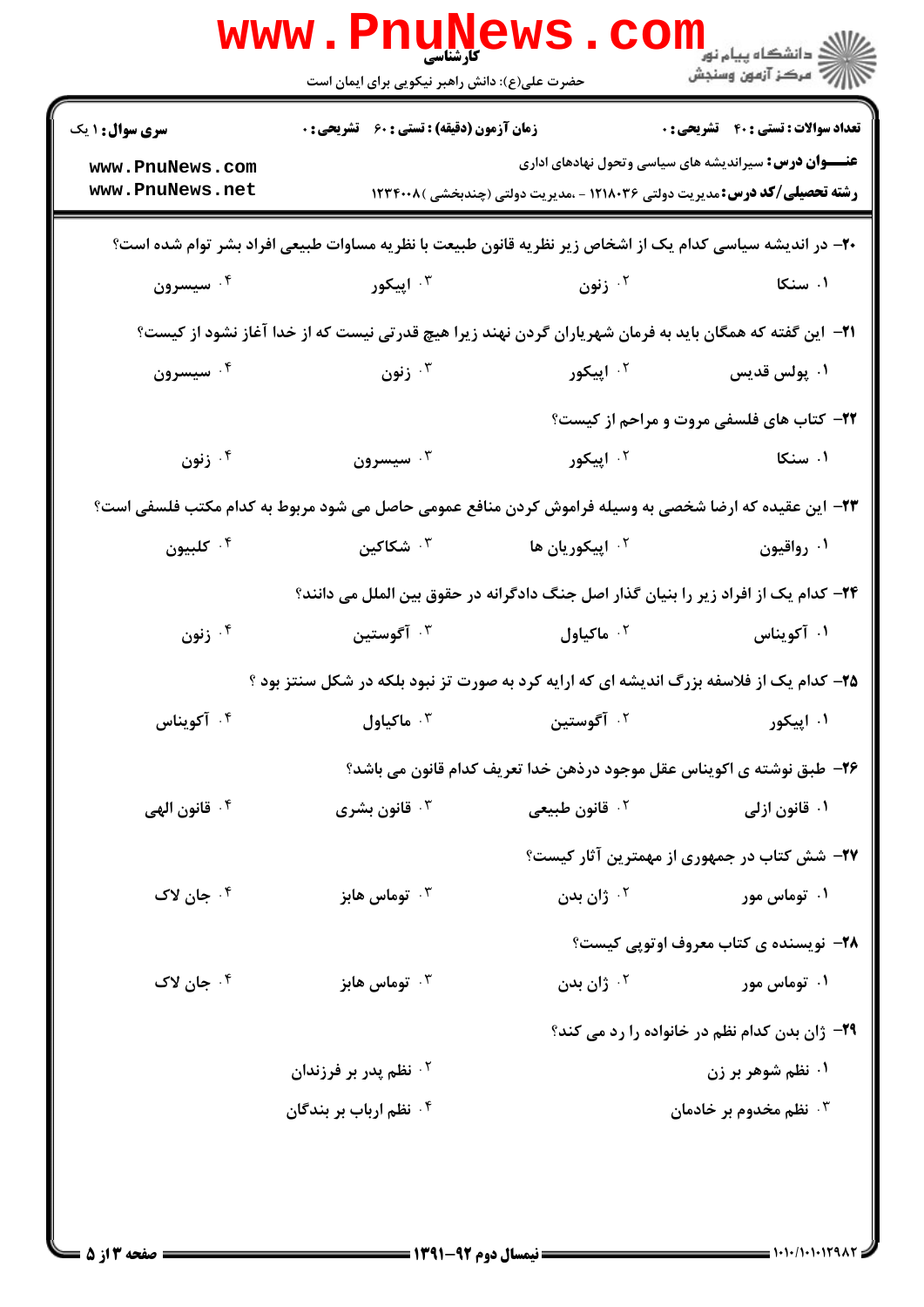|                                                                                                                      | <b>WWW.PNUN</b><br><b>کارشناسی</b><br>حضرت علی(ع): دانش راهبر نیکویی برای ایمان است                          |                                                                                   | ر دانشگاه پيام نور ■<br>//<br>// مرکز آزمون وسنجش                            |
|----------------------------------------------------------------------------------------------------------------------|--------------------------------------------------------------------------------------------------------------|-----------------------------------------------------------------------------------|------------------------------------------------------------------------------|
| <b>سری سوال : ۱ یک</b>                                                                                               | <b>زمان آزمون (دقیقه) : تستی : 60 ٪ تشریحی : 0</b>                                                           |                                                                                   | <b>تعداد سوالات : تستي : 40 - تشريحي : 0</b>                                 |
| www.PnuNews.com<br>www.PnuNews.net                                                                                   |                                                                                                              | <b>رشته تحصیلی/کد درس:</b> مدیریت دولتی ۱۲۱۸۰۳۶ - ،مدیریت دولتی (چندبخشی )۱۲۳۴۰۰۸ | <b>عنـــوان درس:</b> سیراندیشه های سیاسی وتحول نهادهای اداری                 |
| ۳۰– کدام نویسنده، تشکیلات سیاسی پیشنهادی خود را بر اساس دو فرضیه قرار داد یکی وضع طبیعی و دیگری قرار داد<br>اجتماعی؟ |                                                                                                              |                                                                                   |                                                                              |
| ۰۴ جان لاک                                                                                                           | توماس هابز $\cdot$                                                                                           | ۰ <sup>۲</sup> ژان بدن                                                            | ۰۱ توماس مور                                                                 |
|                                                                                                                      |                                                                                                              |                                                                                   | ۳۱- مهمترین و مشهورترین اثر ژان ژاک روسو کدام است ؟                          |
| ۰۴ مصالح جامعه                                                                                                       | ۰ <sup>۳</sup> قانون طبیعی                                                                                   | <sup>۲.</sup> قرار داد اجتماعی                                                    | ۰۱ لویاتان                                                                   |
|                                                                                                                      |                                                                                                              |                                                                                   | 32- جرمی بنتام یکی از پیروان سر سخت کدام یک از موضوعات زیر است؟              |
| دیالکتیک $\cdot^{\mathfrak k}$                                                                                       | اقتصاد آزاد $\cdot$                                                                                          | ۰ <sup>۲</sup> قرارداد اجتماعی                                                    | ۰۱ اصل سودمندی                                                               |
|                                                                                                                      | ۳۳- کتابی که مارکس در انگلستان نگاشت و به او شهرت جهانی داد کدامیک از کتابهای زیر است؟                       |                                                                                   |                                                                              |
| ۰۴ فن دیالکتیک                                                                                                       | انیفست $\cdot$ "                                                                                             | ۰ <sup>۲</sup> اقتصاد سیاسی                                                       | ۰۱ سرمایه                                                                    |
|                                                                                                                      |                                                                                                              |                                                                                   | ۳۴- جامعه سیاسی افلاطون دارای کدام یک از ویژگیهای زیر است؟                   |
|                                                                                                                      | <sup>۲</sup> ۰ وجود فردی حاکم بر جامعه                                                                       |                                                                                   | ۰۱ وجود اجتماع نخستین                                                        |
|                                                                                                                      | ۰۴ وجود شهر بدوی                                                                                             |                                                                                   | ۰۳ وجود مردانی مذهب و با فرهنگ                                               |
|                                                                                                                      | ۳۵- در دولت طبقاتی افلاطون، خداوند در سرشت فرمانروایان و جنگاوران به ترتیب کدام موارد را به ودیعه نهاده است؟ |                                                                                   |                                                                              |
| زر - سيم $\cdot\cdot$                                                                                                | ۰ <sup>۳</sup> سیم – آهن و مس                                                                                | ۰۲ سیم $-$ مس $\,$                                                                | ۰۱ زر – آهن                                                                  |
|                                                                                                                      | ۳۶- کدام یک از گزینه های زیر یکی از پایه های نظام اقتصادی و اجتماعی یونان باستان بوده است؟                   |                                                                                   |                                                                              |
| ۰ <sup>۴</sup> تربیت بدنی                                                                                            | بندگی $\cdot$                                                                                                | ۰ <sup>۲</sup> موسیقی                                                             | ۰۱ آموزش                                                                     |
|                                                                                                                      |                                                                                                              |                                                                                   | ٣٧- هدف كلي كدام مكتب " تعقيب كليه فلسفى اخلاقي دوره بعد از ارسطو " مي باشد؟ |
| فالسيس $\cdot$ $^{\circ}$                                                                                            | شكاكين $\cdot$ "                                                                                             | ۰ <sup>۲</sup> سوفسطائیان                                                         | ۰۱ اپیکوریانیسم                                                              |
|                                                                                                                      |                                                                                                              |                                                                                   | ۳۸- جامعیت دولت در جوامع باستانی یونان و روم به چه معنایی بود؟               |
|                                                                                                                      | ۰ <sup>۲</sup> کخالت دولت در زندگی مادی و معنوی                                                              |                                                                                   | ۰۱ عدم دخالت دولت در زندگی                                                   |
|                                                                                                                      | ۰۴ دخالت دولت در زندگی معنوی                                                                                 |                                                                                   | <b>۳ . عدم دخالت دولت در زندگی مادی و معنوی</b>                              |
|                                                                                                                      |                                                                                                              |                                                                                   |                                                                              |